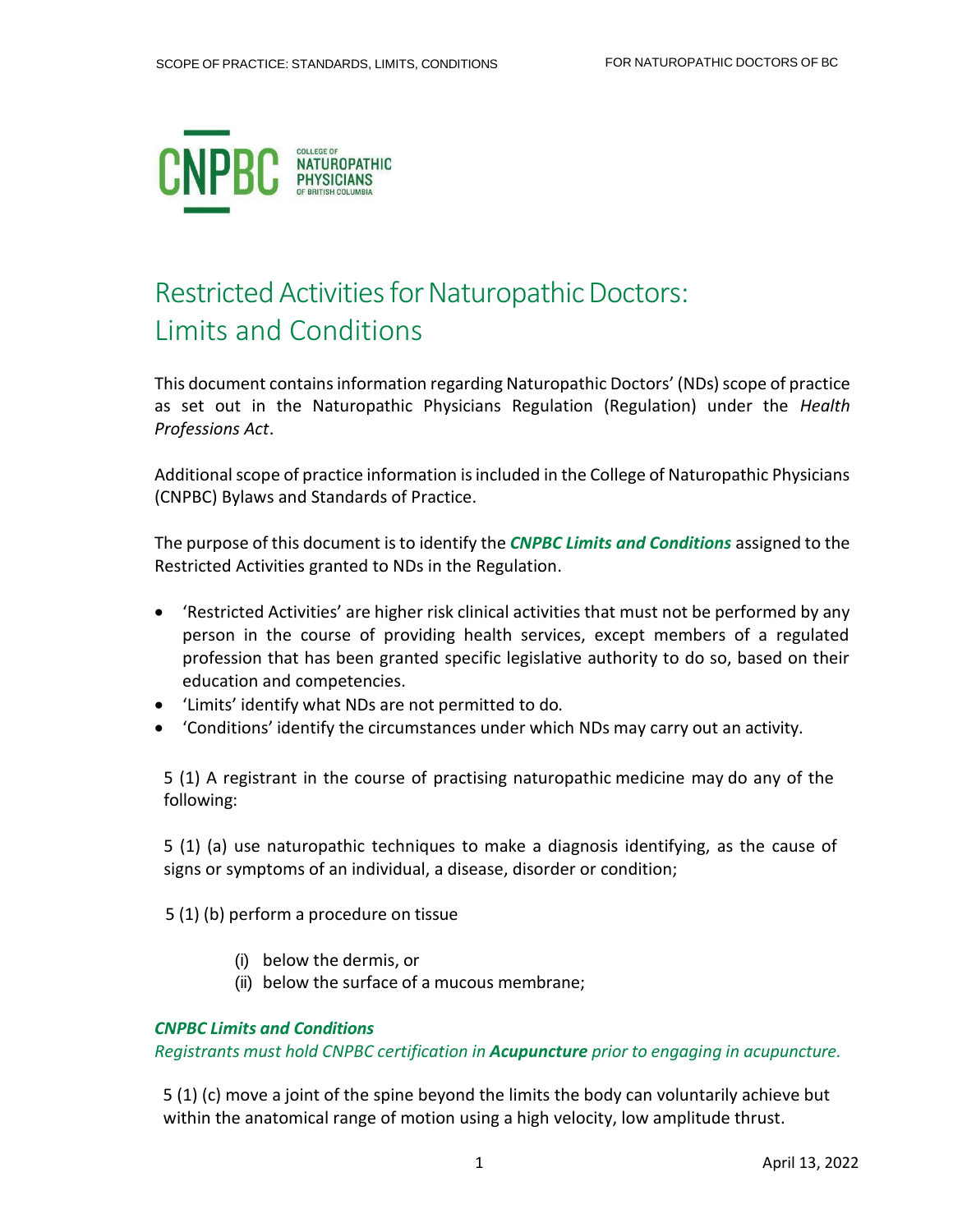## *CNPBC Limits and Conditions*

*Registrants that practice Spinal Manipulation Therapy (SMT) must attend continuing education in SMT.*

- 5 (1) (d) administer a substance
	- (i) by injection,
	- (ii) by inhalation,
	- (iii) by irrigation,
	- (iv) by enteral instillation or parenteral instillation, or
	- (v) using a hyperbaric chamber.

## *CNPBC Limits and Conditions*

- 1. *Registrants must hold CNPBC certification in Facial Mesotherapy, Fat Reduction and Body Contouring and Prescriptive Authority and have current qualification in NaturopathicAdvanced Life Support (NALS) prior to providing Facial Mesotherapy, Fat Reduction and Body Contouring.*
- 2. *Registrants must hold CNPBC certification in Cosmetic Botulinum Toxin and PrescriptiveAuthority and current qualification in Naturopathic Advanced Life Support (NALS) prior toproviding cosmetic botulinum toxin.*
- 3. *Registrants must hold CNPBC certification in Botulinum Toxin: Medical/non-Aesthetic andPrescriptive Authority and current qualification in Naturopathic Advanced Life Support (NALS) prior to injecting botulinum toxin for the following: Temporomandibular Joint (TMJ)Syndrome; headaches and migraines; and hyperhidrosis.*

*This activity cannot be orderedor delegated to another person.*

*Registrants must only use botulinum toxin substances that are approved by Health Canada and are included in the pharmacopeia of naturopathic physicians with Prescriptive Authority.*

4. *Registrants must hold CNPBC certification in Injectable Fillers and Prescriptive Authority and current qualification in Naturopathic Advanced Life Support (NALS) prior to providing injectable fillers.*

*Injecting dermal fillers in any areas other than the face is prohibited.*

*5. Registrants must hold CNPBC certification in Platelet Rich Plasma (PRP) and Prescriptive Authority and current qualification in Naturopathic Advanced Life Support (NALS) prior to injecting PRP below the dermis of the face, neck, scalp, and hands.*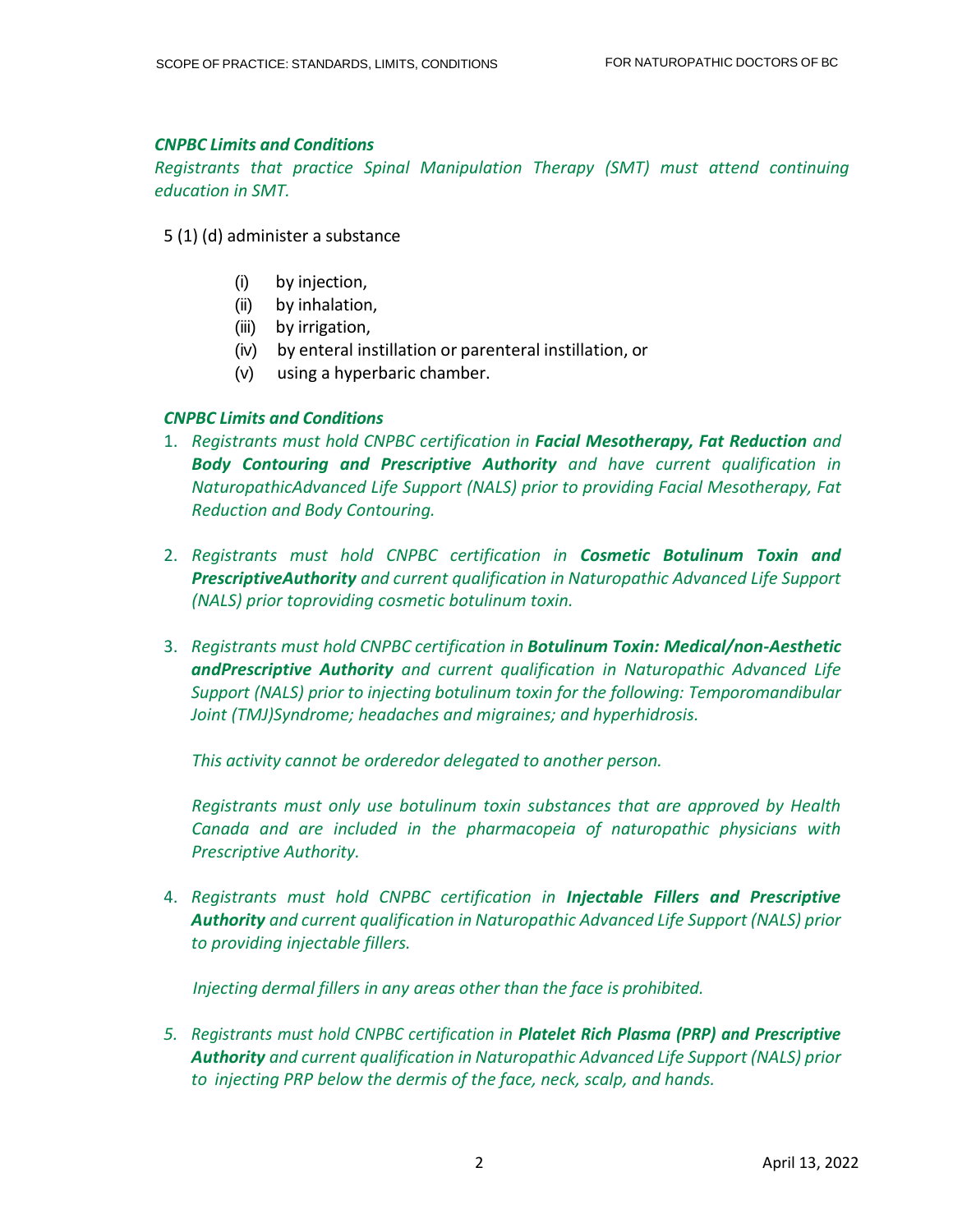- *6. Registrants must hold CNPBC certification in Hyperbaric Oxygen (HBO) and Prescriptive Authority and current qualification in Naturopathic Advanced Life Support (NALS) prior to practising HBO.*
- 7. *Registrants must hold CNPBC certification in Ozone and Oxidative Therapies and Prescriptive Authority and current qualification in Naturopathic Advanced Life Support (NALS) prior to engaging in ozone and oxidative therapies.*

*Depending on the approach to therapy, IV Therapy Certification, IV and Chelation Therapies Certification or Advanced Injection Therapies Certification may be required.*

8. *Registrants must hold CNPBC certification in Advanced Injection Therapies and Prescriptive Authority and current qualification in Naturopathic Advanced Life Support (NALS) prior to engaging in advanced injection therapies.*

*Stromal Vascular Fraction injections, bone marrow injections, and related injections are prohibited.*

*Stellate ganglion blocks are prohibited.*

*Intra-vaginal injections and intra-cavernous injections are prohibited.*

*Devices used for advanced injection therapy must have an Active Medical Device licencefrom Health Canada (search Health Canada's Medical Devices Active Licence Listing by"Device name").*

5 (1) (e) put an instrument or a device or finger:

- (i) into the external ear canal, up to the eardrum
- (ii) beyond the point in the nasal passages where they normally narrow
- (iii) beyond the opening of the urethra
- (iv) beyond the anal verge, or
- (v) into an artificial opening into the body.

## *CNPBC Limits and Conditions*

- *1. Registrants must hold certification in Intrauterine Device (IUD) Insertion and Prescriptive Authority prior to inserting an IUD.*
- *2. Registrants who carry out pelvic exams or cervical cancer screening must possess the competencies established by the Provincial Health Services Authority (PHSA) and follow decision support tools established by PHSA.*

5 (1) (f) put into the external ear canal, up to the eardrum, a substance that is under pressure.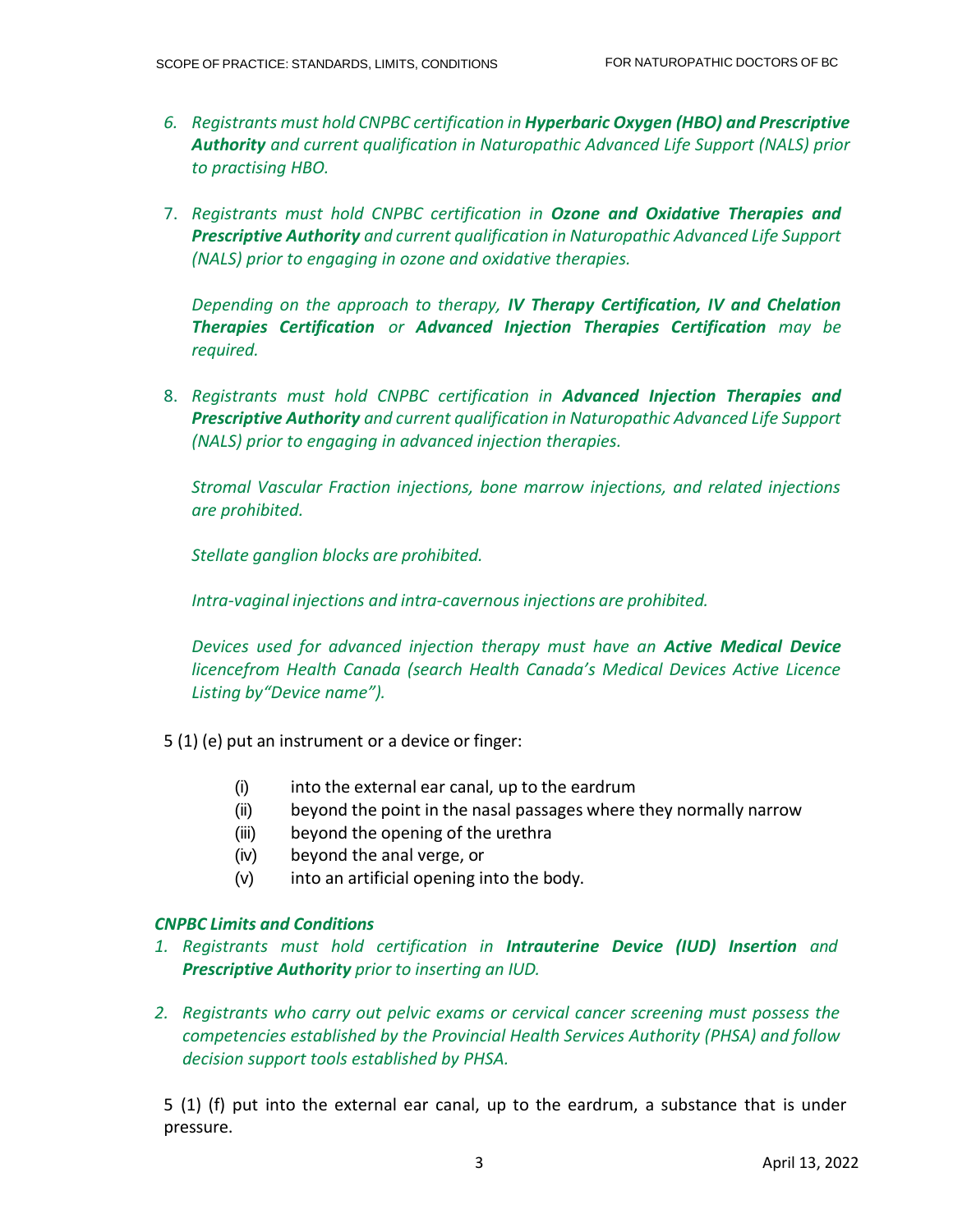5 (1) (g) apply:

- (i) ultrasound for diagnostic or imaging purposes, including any application of ultrasound to a fetus,
- (ii) electricity for the purposes of destroying tissue in the course of minor surgery, or defibrillation in the course of emergency cardiac care, or
- (iii) X-raysfor diagnostic orimaging purposes, excluding X-raysforthe purpose of computerized axial tomography;

5 (1) (h) issue an instruction or authorization for another person to perform, in respect of a named individual, a restricted activity specified in paragraph (g) (i) or (iii);

## *CNPBC Limits and Conditions Writing orders for or delegating restricted activities is prohibited.*

## 5 (1). (i) in respect of a drug:

- (i) prescribe the drug,
- (ii) compound the drug,
- (iii) dispense the drug, or
- (iv) administer the drug by any method;

## *CNPBC Limits and Conditions*

- *1. Registrants must hold certification in Prescriptive Authority, have access to Pharmanet, and current qualification in Naturopathic Advanced Life Support (NALS) prior to prescribing, compounding, dispensing, or administering a drug.*
- *2. Registrants must hold certification in Immunization and Prescriptive Authority prior to prescribing or administering vaccines. Registrants must follow decision support tools established by the BC Centre for Disease Control when administering vaccines.*

*Naturopathic physicians only compound, dispense, or administer immunoprophylactic agents identified by the BC Centre for Disease Control (BCCDC).*

*3. Registrants must hold certification in IV Therapy prior to engaging in IV therapy.*

*Registrants must hold certification in IV Therapy and Chelation Therapies prior to engaging in chelation therapy.*

- 5 (1) (j) if nutrition is administered by enteral instillation or parenteral instillation
	- (i) select ingredientsfor a therapeutic diet,
	- (ii) compound a therapeutic diet, or
	- (iii) dispense a therapeutic diet